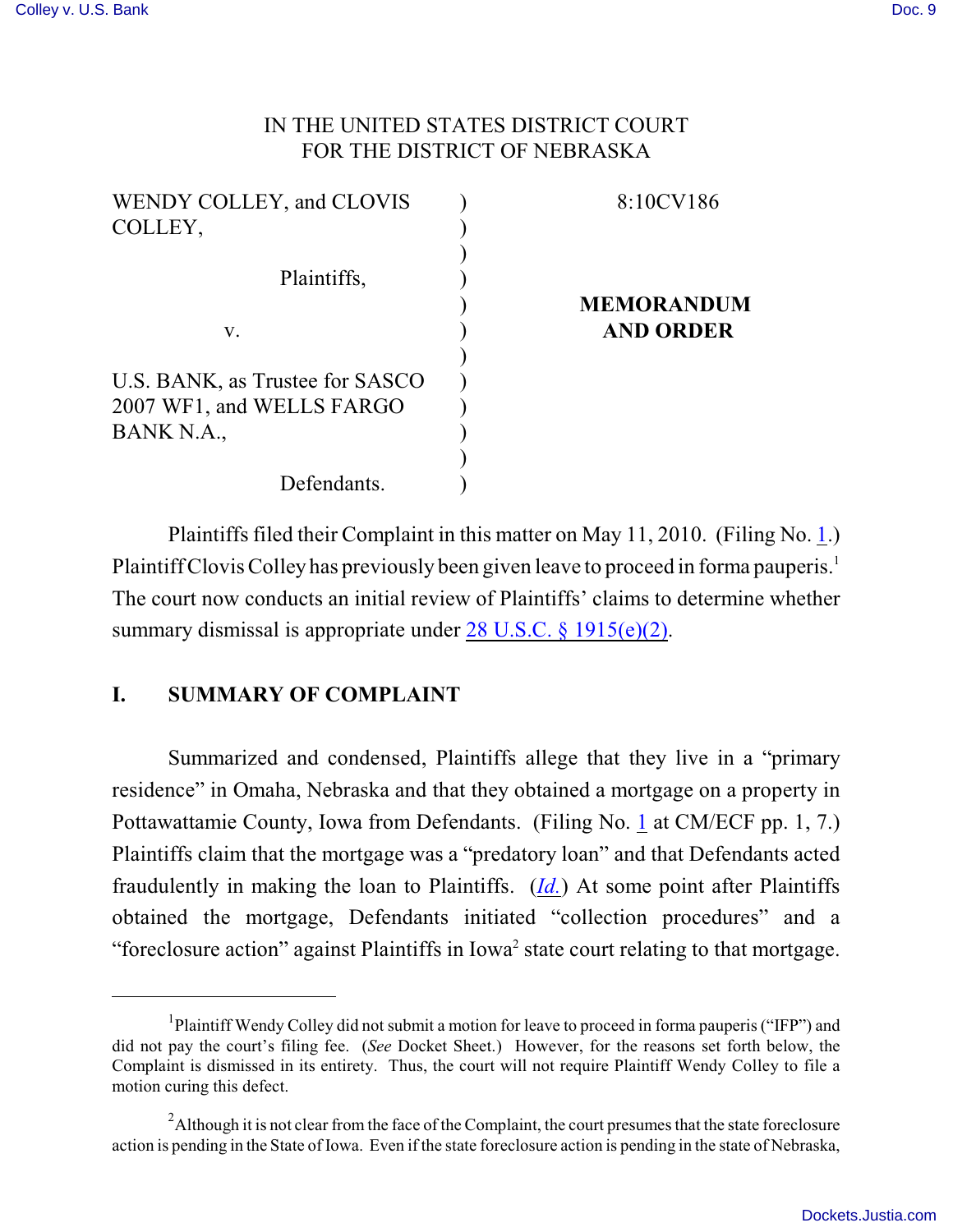(*[Id.](https://ecf.ned.uscourts.gov/doc1/11312015140)* at CM/ECF p. 1; Filing No. [4](http://ecf.ned.uscourts.gov/doc1/11302015155) at CM/ECF p. 1.) Plaintiffs seek relief in this court for violations of several federal statutes and request that the court prevent Defendants from foreclosing on Plaintiffs' home pursuant to the proceedings in state court. (Filing No. [1](http://ecf.ned.uscourts.gov/doc1/11302015140).)

# **II. APPLICABLE LEGAL STANDARDS ON INITIAL REVIEW**

The court is required to review in forma pauperis complaints to determine whether summary dismissal is appropriate. *See* 28 [U.S.C. § 1915\(e\)\(2\)](http://www.westlaw.com/find/default.wl?rs=CLWP3.0&vr=2.0&cite=28+USCA+ss+1915%28e%29). The court must dismiss a complaint or any portion thereof that states a frivolous or malicious claim, that fails to state a claim upon which relief may be granted, or that seeks monetary relief from a defendant who is immune from such relief. [28 U.S.C. §](http://www.westlaw.com/find/default.wl?rs=CLWP3.0&vr=2.0&cite=28+USCA+s+1915%28e%29%282%29%28B%29)  $1915(e)(2)(B)$ .

A pro se plaintiff must set forth enough factual allegations to "nudge[] their claims across the line from conceivable to plausible," or "their complaint must be dismissed" for failing to state a claim upon which relief can be granted. *[Bell Atlantic](http://web2.westlaw.com/find/default.wl?fn=_top&rs=WLW9.08&rp=%2ffind%2fdefault.wl&ifm=NotSet&vr=2.0&sv=Split&cite=550+us+569) Corp. v. Twombly*[, 550 U.S. 544, 569-70 \(2007\)](http://web2.westlaw.com/find/default.wl?fn=_top&rs=WLW9.08&rp=%2ffind%2fdefault.wl&ifm=NotSet&vr=2.0&sv=Split&cite=550+us+569);*see also [Ashcroft v. Iqbal](http://web2.westlaw.com/find/default.wl?rs=WLW9.10&ifm=NotSet&fn=_top&sv=Split&cite=129+s+ct+1950&vr=2.0&rp=%2ffind%2fdefault.wl&pbc=074303F9)*, 129 S. Ct. [1937, 1950 \(2009\)](http://web2.westlaw.com/find/default.wl?rs=WLW9.10&ifm=NotSet&fn=_top&sv=Split&cite=129+s+ct+1950&vr=2.0&rp=%2ffind%2fdefault.wl&pbc=074303F9) ("A claim has facial plausibility when the plaintiff pleads factual content that allows the court to draw the reasonable inference that the defendant is liable for the misconduct alleged."). Regardless of whether a plaintiff is represented or is appearing pro se, the plaintiff's complaint must allege specific facts sufficient to state a claim. *See Martin v. Sargent*[, 780 F.2d 1334, 1337 \(8th Cir. 1985\)](http://www.westlaw.com/find/default.wl?rs=CLWP3.0&vr=2.0&cite=780+F.2d+1334). However, a pro se plaintiff's allegations must be construed liberally. *[Burke v. North](http://www.westlaw.com/find/default.wl?rs=CLWP3.0&vr=2.0&cite=294+F.3d+1043) Dakota Dep't of Corr. & Rehab.*, 294 [F.3d 1043, 1043-44 \(8th Cir. 2002\)](http://www.westlaw.com/find/default.wl?rs=CLWP3.0&vr=2.0&cite=294+F.3d+1043) (citations omitted).

## **III. DISCUSSION OF CLAIMS**

the court's decision is the same.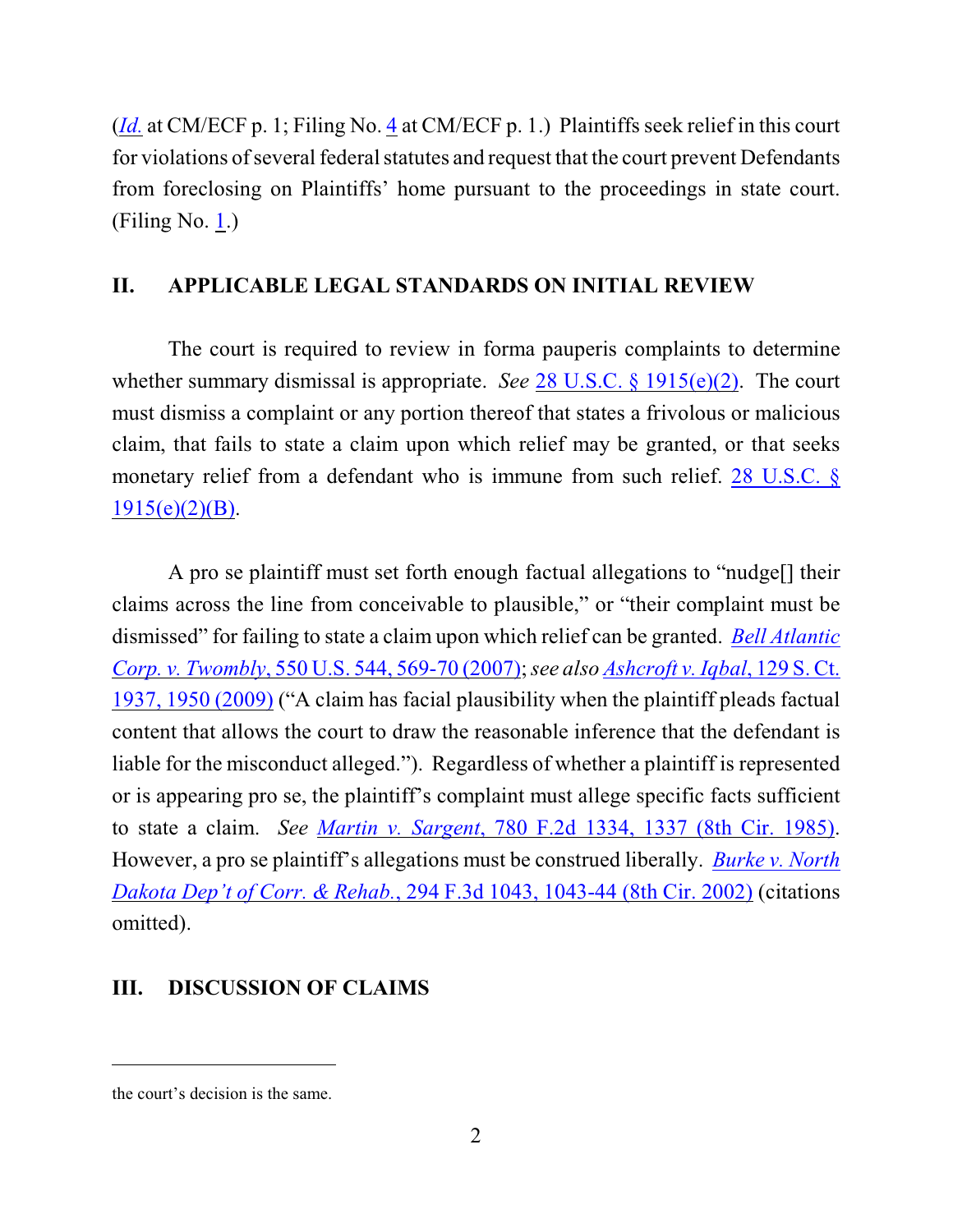Liberally construed, Plaintiffs request that this court prevent Defendants from foreclosing on their home in accordance with the ongoing proceedings in Iowa state court. (Filing No. [1](http://ecf.ned.uscourts.gov/doc1/11302015140).) However, to promote comity between state and federal judicial bodies, "federal courts should abstain from exercising jurisdiction in cases where equitable relief would interfere with pending state proceedings." *[Aaron v. Target](http://web2.westlaw.com/find/default.wl?fn=_top&rs=WLW8.09&rp=%2ffind%2fdefault.wl&mt=Westlaw&vr=2.0&sv=Split&cite=357+F.3d+774) Corp.*[, 357 F.3d 768, 774 \(8th Cir. 2004\)](http://web2.westlaw.com/find/default.wl?fn=_top&rs=WLW8.09&rp=%2ffind%2fdefault.wl&mt=Westlaw&vr=2.0&sv=Split&cite=357+F.3d+774). Courts use the doctrine developed in *Younger v. Harris* to carry out this policy. [401 U.S. 37 \(1971\)](http://web2.westlaw.com/find/default.wl?fn=_top&rs=WLW8.09&rp=%2ffind%2fdefault.wl&mt=Westlaw&vr=2.0&sv=Split&cite=401+U.S.+37). Under *Younger*, a federal court should abstain from jurisdiction "'when (1) there is an ongoing state judicial proceeding which (2) implicates important state interests, and when (3) that proceeding affords an adequate opportunity to raise the federal questions presented.'" *Norwood v. Dickey*[, 409 F.3d 901, 903 \(8th Cir. 2005\)](http://web2.westlaw.com/find/default.wl?fn=_top&rs=WLW8.09&rp=%2ffind%2fdefault.wl&mt=Westlaw&vr=2.0&sv=Split&cite=409+F.3d+901) (quoting *[Fuller v. Ulland](http://web2.westlaw.com/find/default.wl?fn=_top&rs=WLW8.09&rp=%2ffind%2fdefault.wl&mt=Westlaw&vr=2.0&sv=Split&cite=76+F.3d+957)*, 76 [F.3d 957, 959 \(8th Cir.1996\)](http://web2.westlaw.com/find/default.wl?fn=_top&rs=WLW8.09&rp=%2ffind%2fdefault.wl&mt=Westlaw&vr=2.0&sv=Split&cite=76+F.3d+957);*see also Gray v. Pagano*, 287 F. [App'x 155, 157-58 \(3d](http://web2.westlaw.com/find/default.wl?rs=WLW10.05&ifm=NotSet&fn=_top&sv=Split&cite=287+f+appx+157&vr=2.0&rp=%2ffind%2fdefault.wl&mt=Westlaw) [Cir. 2008\)](http://web2.westlaw.com/find/default.wl?rs=WLW10.05&ifm=NotSet&fn=_top&sv=Split&cite=287+f+appx+157&vr=2.0&rp=%2ffind%2fdefault.wl&mt=Westlaw) (affirming district court's abstention under *Younger* where state-court foreclosure action was pending and "[a]ny relief that could be granted by the district court would directly impact Pennsylvania's interest in protecting the authority of its judicial system"); *[Doscher v. Menifee Circuit Court](http://web2.westlaw.com/find/default.wl?rs=WLW10.05&ifm=NotSet&fn=_top&sv=Split&cite=75+f+appx+997&vr=2.0&rp=%2ffind%2fdefault.wl&mt=Westlaw)*, 75 F. App'x 996, 997 (6th Cir. [2003\)](http://web2.westlaw.com/find/default.wl?rs=WLW10.05&ifm=NotSet&fn=_top&sv=Split&cite=75+f+appx+997&vr=2.0&rp=%2ffind%2fdefault.wl&mt=Westlaw) (affirming district court's abstention because all three *Younger* requirements were met).

Plaintiffs' pleadings show that Defendants have initiated foreclosure proceedings against Plaintiffs in Iowa state court. (Filing No.  $1$  at CM/ECF pp. 2, 25; Filing No. [4](http://ecf.ned.uscourts.gov/doc1/11302015155) at CM/ECF p. 1.) The state-court action is a parallel, ongoing proceeding<sup>3</sup> which implicates important state interests. In addition, Plaintiffs have not alleged, nor demonstrated, that the ongoing state-court foreclosure proceedings will not provide them with the opportunity to raise the claims and arguments raised in their Complaint. *Plouffe v. Ligon*[, No. 08-3996, 2010 WL 2178863, \\*2 \(8th Cir.](http://web2.westlaw.com/find/default.wl?rs=WLW10.05&ifm=NotSet&fn=_top&sv=Split&cite=2010+wl+2178863&vr=2.0&rp=%2ffind%2fdefault.wl&mt=Westlaw)

 $3$ The record currently before the court is unclear regarding whether a final judgment has been entered in the state-court foreclosure proceedings. Regardless, if the Iowa foreclosure action was final, this court would be barred from exercising jurisdiction over that final state-court judgment because the *Rooker-Feldman* doctrine prohibits lower federal courts from exercising appellate review of state court judgments. *[Rooker v. Fidelity Trust Co.](http://web2.westlaw.com/find/default.wl?rs=CLWP3.0&vr=2.0&cite=263+U.S.+413&ssl=n)*, 263 U.S. 413, 416 (1923); *[District of Columbia](http://web2.westlaw.com/find/default.wl?rs=CLWP3.0&vr=2.0&cite=460+U.S.+462&ssl=n) Court of Appeals v. Feldman*[, 460 U.S. 462, 482 \(1983\)](http://web2.westlaw.com/find/default.wl?rs=CLWP3.0&vr=2.0&cite=460+U.S.+462&ssl=n).